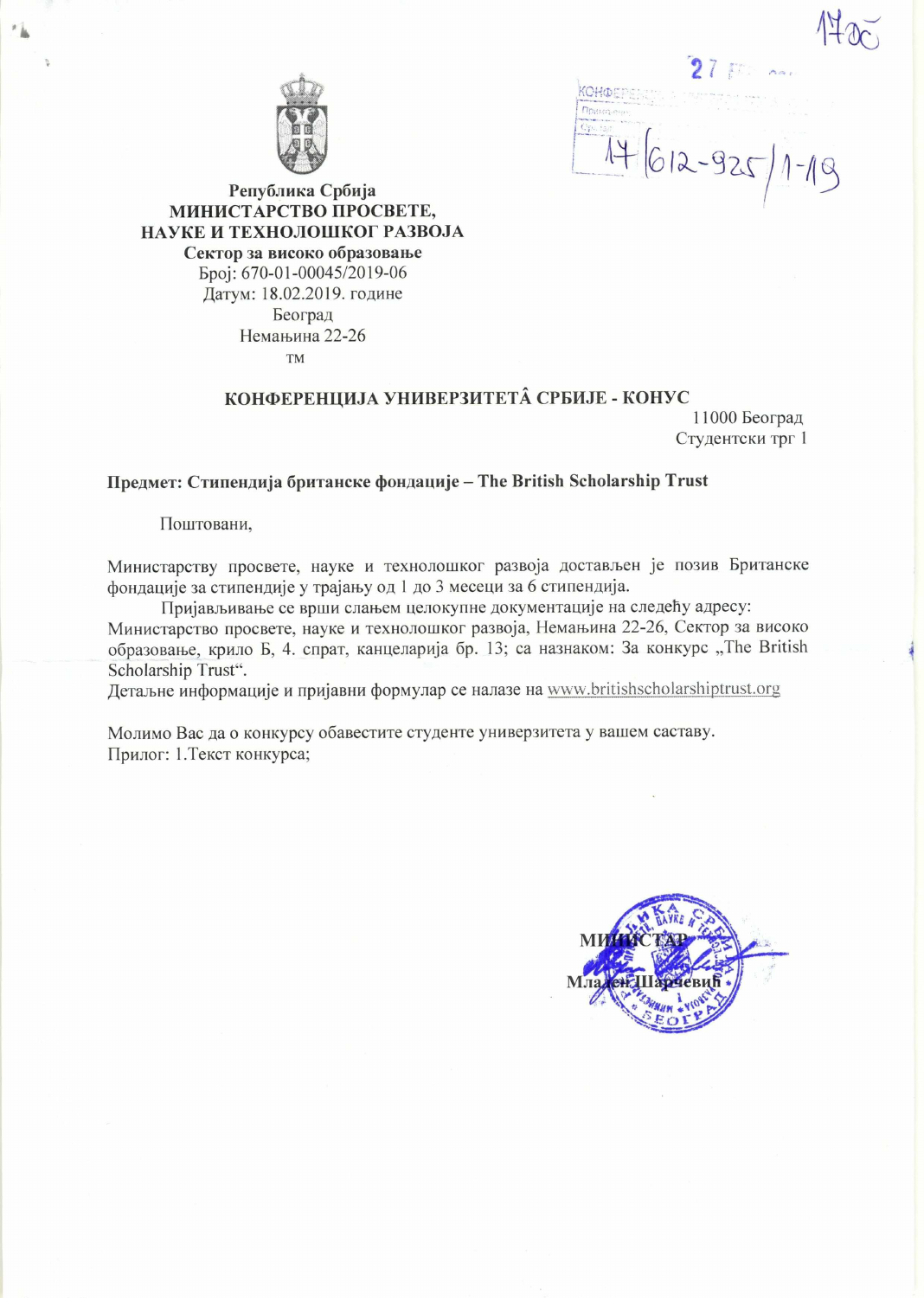

# Република Србија<br>МИНИСТАРСТВО ПРОСВЕТЕ, НАУКЕ И ТЕХНОЛОШКОГ РАЗВОЈА Сектор за високо образовање

## ИНФОРМАЦИЈА О КОНКУРУ ЗА ДОДЕЛУ СТИПЕНДИЈА СТРАНИХ ВЛАДА И ФОНДАЦИЈА

| Земља                                                                      | Велика Британија                                                                                                                                                                                                                                                                     |
|----------------------------------------------------------------------------|--------------------------------------------------------------------------------------------------------------------------------------------------------------------------------------------------------------------------------------------------------------------------------------|
| Организација                                                               | The British Scholarship Trust                                                                                                                                                                                                                                                        |
| Опис стипендије                                                            | Стипендије у трајању од 1 до 3 месеци                                                                                                                                                                                                                                                |
| Број стипендија                                                            | 6                                                                                                                                                                                                                                                                                    |
| Рок за аплицирање                                                          | 18.03.2019. године                                                                                                                                                                                                                                                                   |
| Процедура за<br>реализацију конкурса                                       | Пријављивање се врши слањем целокупне документације<br>на следећу адресу:<br>Министарство просвете, науке и технолошког развоја,<br>Немањина 22-26, Сектор за високо образовање, крило Б,<br>4. спрат, канцеларија бр. 13<br>Са назнаком: За конкурс "The British Scholarship Trust" |
| Улога Министарства<br>просвете науке и<br>технолошког развоја              | Номиновање кандидата за стипендију Британске<br>фондације и достављање документације                                                                                                                                                                                                 |
| Контакт особа у<br>Министарству<br>просвете науке и<br>технолошког развоја | tijana.minja@mpn.gov.rs                                                                                                                                                                                                                                                              |
| Интегрални конкурс -<br>линк                                               | Детаљне информације и пријавни формулар се налазе на<br>www.britishscholarshiptrust.org                                                                                                                                                                                              |